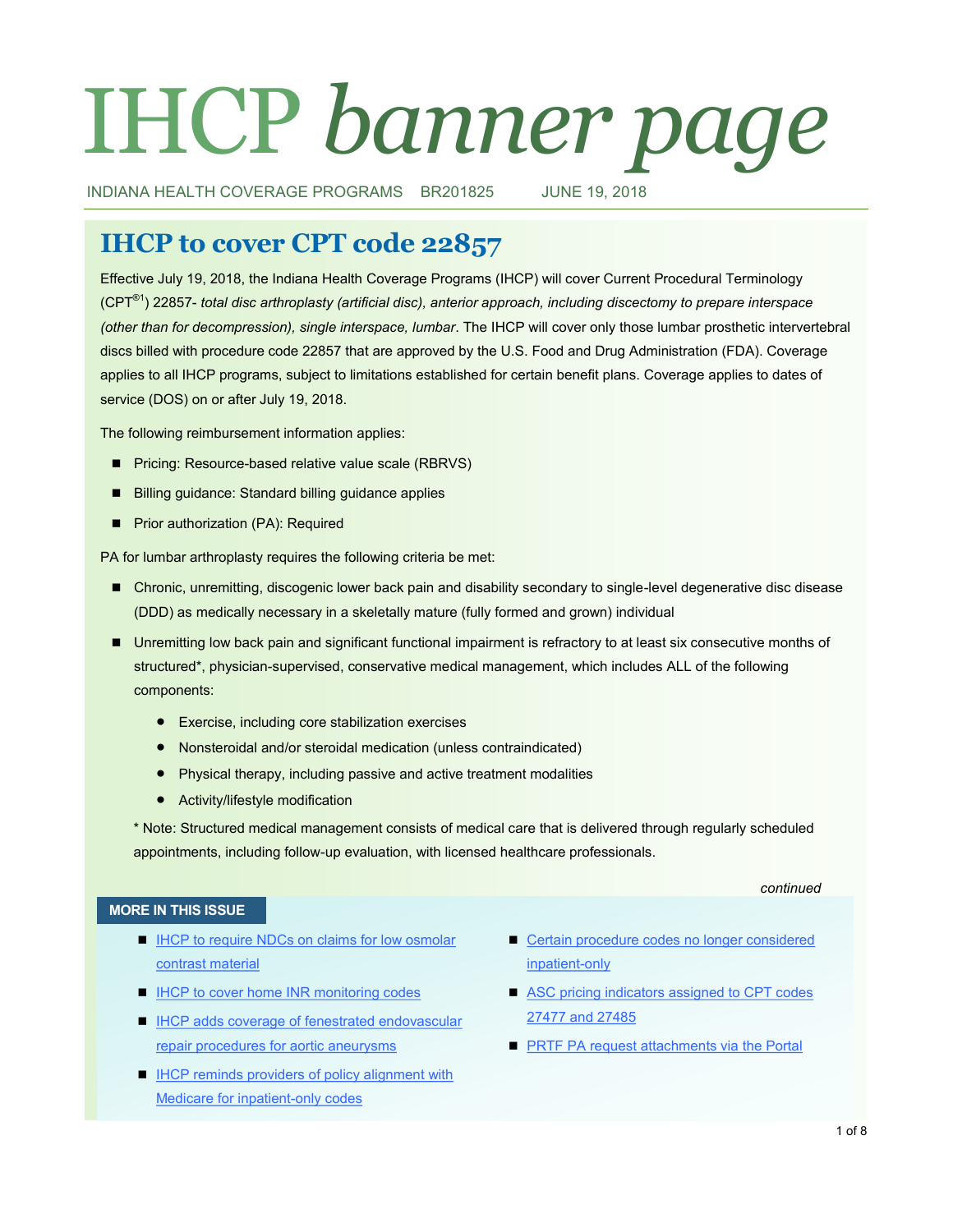- <span id="page-1-0"></span>Single-level disc degeneration has been confirmed on complex imaging studies [that is, computerized tomography (CT) scan, magnetic resonance imaging (MRI)]
- **Implant will be inserted at a FDA-approved lumbar/sacral level specific to the implant being used**
- No anatomic deformity or malignancy at affected level
- No osteoporosis
- No previous lumbar surgery at affected level
- No systemic infection or localized infection at site of implantation
- Members must be 60 years of age or younger

Coverage information for procedure code 22857 will be reflected in the next regular update to the *[Professional Fee](http://provider.indianamedicaid.com/ihcp/Publications/MaxFee/fee_schedule.asp)  [Schedule](http://provider.indianamedicaid.com/ihcp/Publications/MaxFee/fee_schedule.asp)* at indianamedicaid.com.

Reimbursement, PA, and billing information apply to services delivered under the fee-for-service (FFS) delivery system. Questions about FFS PA should be directed to Cooperative Managed Care Services (CMCS) at 1-800-269-5720. Individual managed care entities (MCEs) establish and publish reimbursement, PA, and billing criteria within the managed care delivery system. Questions about managed care billing and PA should be directed to the MCE with which the member is enrolled.

*<sup>1</sup>CPT copyright 2018 American Medical Association. All rights reserved. CPT is a registered trademark of the American Medical Association.*

# **IHCP to require NDCs on claims for low osmolar contrast material**

The Federal Deficit Reduction Act of 2005 mandates that the Indiana Health Coverage Programs (IHCP) require the submission of National Drug Codes (NDCs) on claims billing certain procedure codes for physician-administered drugs (PADs). This mandate applies to claims under all IHCP programs, whether managed care or fee-for-service (FFS).

The IHCP has identified that the FFS claim-processing system currently does not require an NDC when adjudicating claims for the Healthcare Common Procedure Coding System (HCPCS) codes in [Table 1.](#page-2-0) Effective July 19, 2018, the system will be updated to require an NDC be included on the claim when billing these codes. This change will apply to dates of service (DOS) on or after July 19, 2018. FFS claims submitted for these codes for the indicated DOS without an NDC will deny with explanation of benefits (EOB) 217 – *NDC number is missing or not on file– an NDC number can be up to eleven numeric characters. For further information, see the pharmacy chapter in your provider manual. Please provide and resubmit.*



Individual managed care entities (MCEs) establish and publish billing guidance within the managed care delivery system. Questions about managed care billing for the codes in **[Table 1](#page-2-0)** should be directed to the MCE being billed for the service.

*continued*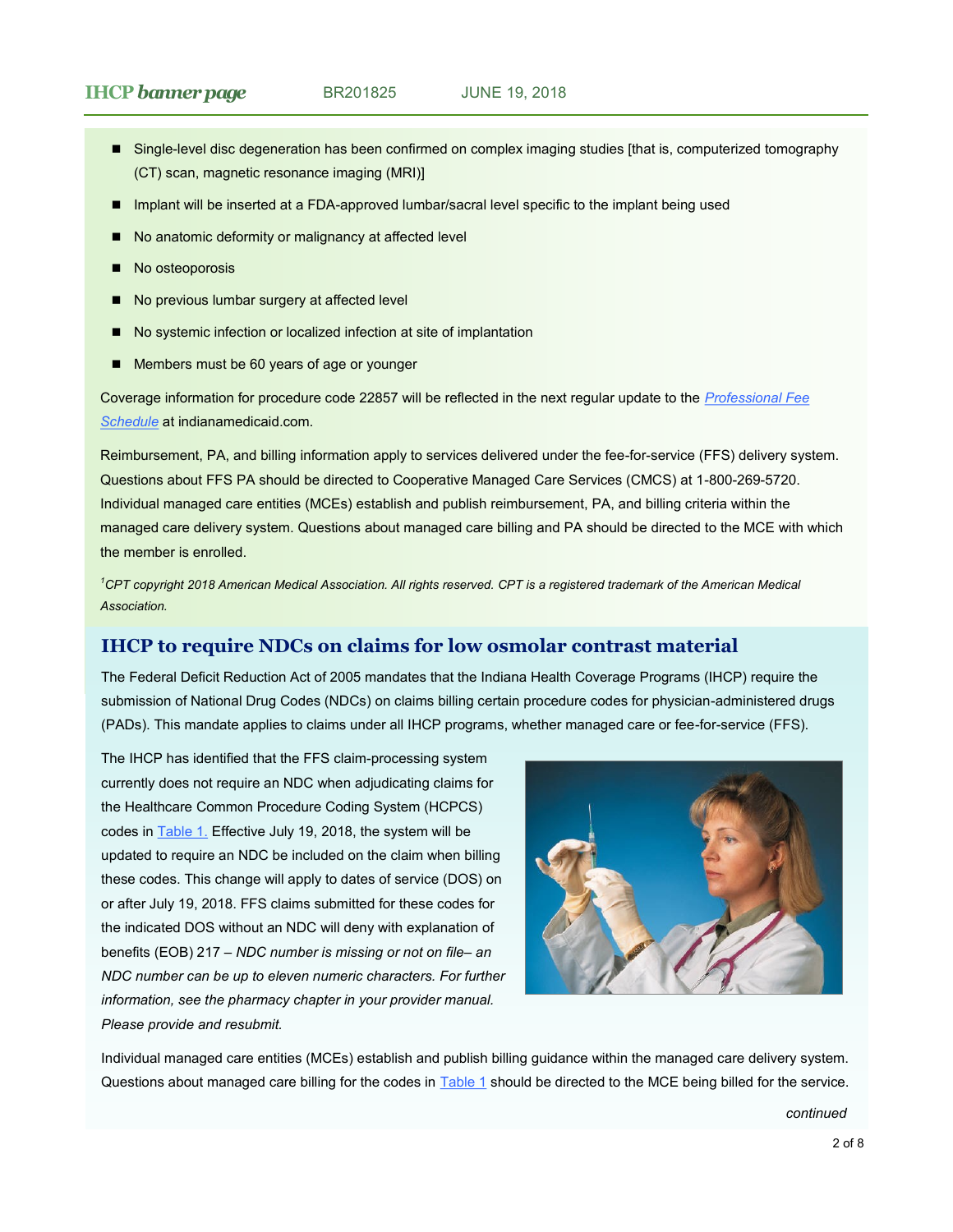<span id="page-2-0"></span>

|                          | Table 1 – Procedure codes that must be billed with an NDC for FFS claims.<br>effective for DOS on or after July 19, 2018 |
|--------------------------|--------------------------------------------------------------------------------------------------------------------------|
| <b>Procedure</b><br>code | <b>Description</b>                                                                                                       |
| Q9965                    | Low osmolar contrast material, 100-199 mg/ml iodine concentration, per ml                                                |
| Q9966                    | Low osmolar contrast material, 200-299 mg/ml iodine concentration, per ml                                                |
| Q9967                    | Low osmolar contrast material, 300-399 mg/ml iodine concentration, per ml                                                |

This information will be reflected in the *Procedure Codes that Require NDCs* on the [Code Sets](http://provider.indianamedicaid.com/general-provider-services/billing-and-remittance/code-sets.aspx) web page at indianamedicaid.com.

# **IHCP to cover home INR monitoring codes**

Effective July 19, 2018, the Indiana Health Coverage Programs (IHCP) will cover the Healthcare Common Procedure Coding System (HCPCS) and Current Procedural Terminology (CPT®1) codes in Table 2 for home international normalized ratio (INR) monitoring. Coverage applies to all IHCP programs, subject to limitations established for certain benefit plans. Coverage applies to dates of service (DOS) on or after July 19, 2018.



| <b>Procedure</b><br>code | <b>Description</b>                                     | Special billing quidance                                                           | <b>PA</b> required |
|--------------------------|--------------------------------------------------------|------------------------------------------------------------------------------------|--------------------|
| G0248                    | Demonstrate use of home INR<br>monitoring              | Covered on CMS-1500 crossover claims and<br>UB-04 outpatient crossover claims only | No.                |
| G0249                    | Provide INR testing materials<br>and equipment         | Covered on CMS-1500 crossover claims and<br>UB-04 outpatient crossover claims only | No.                |
| 93792                    | Patient or caregiver training for<br>home INR          | No.                                                                                | Yes                |
| 93793                    | Anticoagulation management<br>for patients on warfarin | No.                                                                                | Yes                |

*Table 2- Home INR monitoring codes, effective for DOS on or after July 19, 2018*

The following reimbursement information applies:

- Pricing: Resource-based relative value scale (RBRVS)
- Billing guidance: Standard billing guidance applies except as noted in Table 2
- **Prior authorization (PA): Refer to Table 2**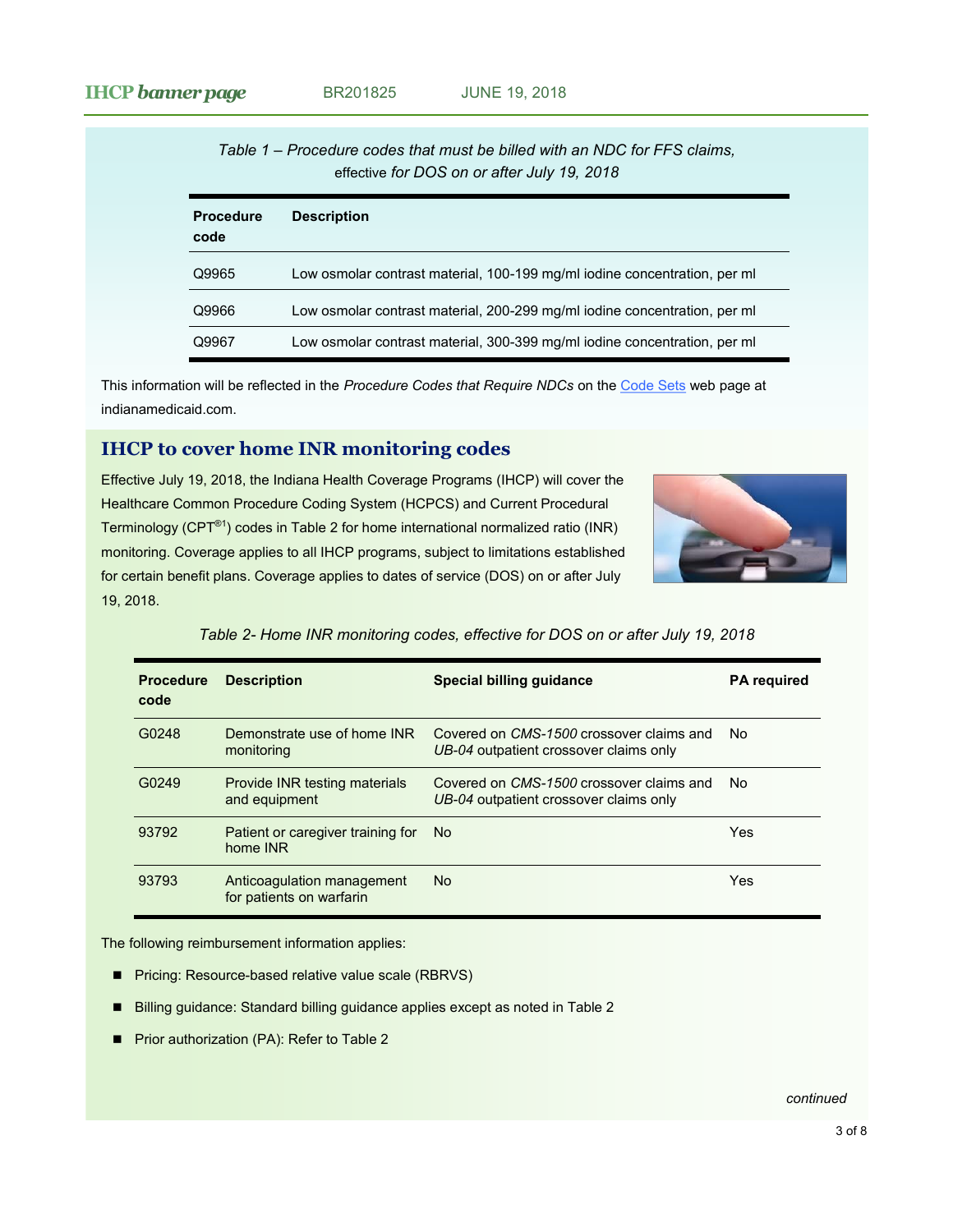<span id="page-3-0"></span>PA for home INR monitoring requires the following criteria be met:

- The patient must have been anticoagulated for at least 3 months prior to use of the home INR monitoring device.
- The patient must have undergone a face-to-face educational program on anticoagulation management and must have demonstrated the correct use of the device prior to its use in the home.
- The management plan requires documentation that the patient is correctly using the device for anticoagulation management as a condition for the continuation of home monitoring services.
- Self-testing with the device should not occur more frequently than once a week.

This coverage information will be reflected in the next regular updates to the *[Outpatient Fee Schedule](http://provider.indianamedicaid.com/ihcp/Publications/MaxFee/fee_schedule.asp)* and the *[Professional Fee Schedule](http://provider.indianamedicaid.com/ihcp/Publications/MaxFee/fee_schedule.asp)* at indianamedicaid.com.

Reimbursement, PA, and billing information apply to services delivered under the fee-for-service (FFS) delivery system. Questions about FFS PA should be directed to Cooperative Managed Care Services (CMCS) at 1-800-269-5720. Individual managed care entities (MCEs) establish and publish reimbursement, PA, and billing criteria within the managed care delivery system. Questions about managed care billing and PA should be directed to the MCE with which the member is enrolled.

*<sup>1</sup>CPT copyright 2018 American Medical Association. All rights reserved. CPT is a registered trademark of the American Medical Association.*

# **IHCP adds coverage of fenestrated endovascular repair procedures for aortic aneurysms**

The Indiana Health Coverage Programs (IHCP) currently covers endovascular repair of aortic aneurysms. Effective July 19, 2018, the IHCP will add coverage of fenestrated endovascular repair procedures for aortic aneurysms. Accordingly, the Current Procedural Terminology (CPT<sup>®1</sup>) codes in Table 3 will be covered for dates of service (DOS) on or after July 19, 2018. Coverage applies to all IHCP programs, subject to limitations established for certain benefit packages.

| <b>Procedure</b><br>code | <b>Description</b>           |
|--------------------------|------------------------------|
| 34841                    | Endovasc visc aorta 1 graft  |
| 34842                    | Endovasc visc aorta 2 graft  |
| 34843                    | Endovasc visc aorta 3 graft  |
| 34844                    | Endovasc visc aorta 4 graft  |
| 34845                    | Visc & infraren abd 1 prosth |
| 34846                    | Visc & infraren abd 2 prosth |
| 34847                    | Visc & infraren abd 3 prosth |
| 34848                    | Visc & infraren abd 4+ prost |

*continued*

*Table 3 – CPT codes covered, effective for DOS on or after July 19, 2018*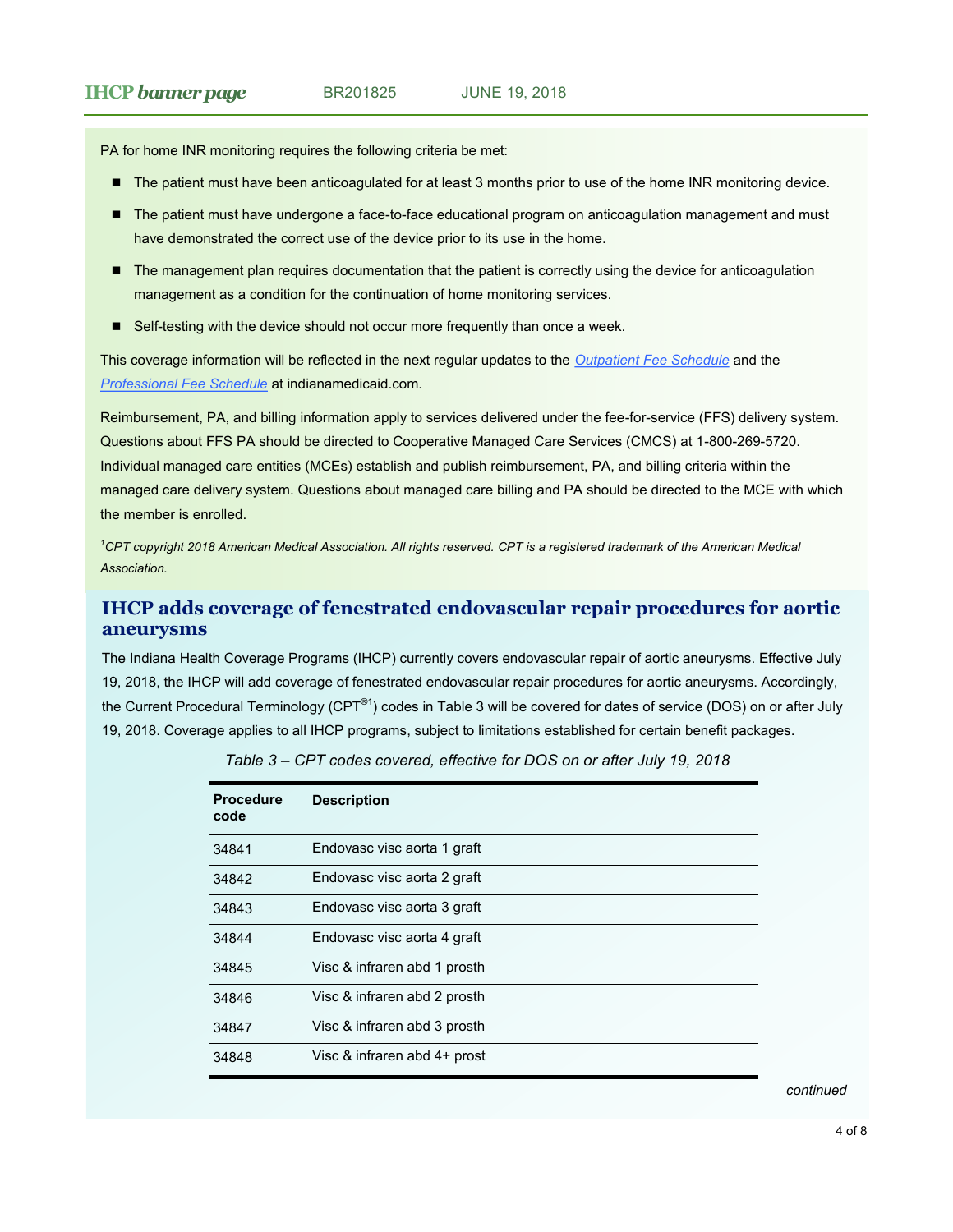### <span id="page-4-0"></span>**IHCP** *banner page* BR201825 JUNE 19, 2018

The following reimbursement information applies:

- Pricing: Manually priced when billed on a *CMS-1500* claim form (or electronic equivalent); reimburses 20% of billed charges
- **Prior authorization (PA): Required**
- Billing guidance: Standard billing guidance applies; codes are not reimbursable in the outpatient setting

These changes will be reflected in the next regular update to the *[Professional Fee](http://provider.indianamedicaid.com/ihcp/Publications/MaxFee/fee_schedule.asp)  [Schedule](http://provider.indianamedicaid.com/ihcp/Publications/MaxFee/fee_schedule.asp)* at indianamedicaid.com.



Reimbursement, PA, and billing information apply to services delivered under the fee-for-service (FFS) delivery system. Questions about FFS PA should be directed to Cooperative Managed Care Services (CMCS) at 1-800-269-5720. Individual managed care entities (MCEs) establish and publish reimbursement, PA, and billing criteria within the managed care delivery system. Questions about managed care billing and PA should be directed to the MCE with which the member is enrolled.

*<sup>1</sup>CPT copyright 2018 American Medical Association. All rights reserved. CPT is a registered trademark of the American Medical Association.*

# **IHCP reminds providers of policy alignment with Medicare for inpatient-only codes**

The Indiana Health Coverage Programs (IHCP) reminds providers that IHCP follows Medicare policy with respect to inpatient-only procedure codes. Accordingly, the codes on the Medicare Inpatient Only (IPO) list published by the

Centers for Medicare & Medicaid Services (CMS) are covered by IHCP in the inpatient setting only.

As an additional reference for providers, IHCP will add a column to the *Outpatient Fee Schedule* to identify those codes that are included on the Medicare IPO list. In the new column, "Yes" will be indicated for codes that are considered "inpatient-only" and "No" will be indicated for codes that are not on the Medicare IPO list.



Additionally, IHCP clarifies that the *Procedure Codes Payable as an Inpatient Service When Delivered in an Inpatient Setting for Stays of Less Than 24 Hours* code table published on indianamedicaid.com is not meant to be a full listing of inpatient-only codes recognized by IHCP. Rather, this code table is a subset of procedure codes from the Medicare IPO list that IHCP has determined to be billable as an inpatient procedure, even when the member is in the hospital for less than 24 hours. Please refer to the *[Inpatient Hospital Services](http://provider.indianamedicaid.com/media/155544/inpatient%20hospital%20services.pdf)* provider reference module at indianamedicaid.com for further clarification of the IHCP's inpatient policies.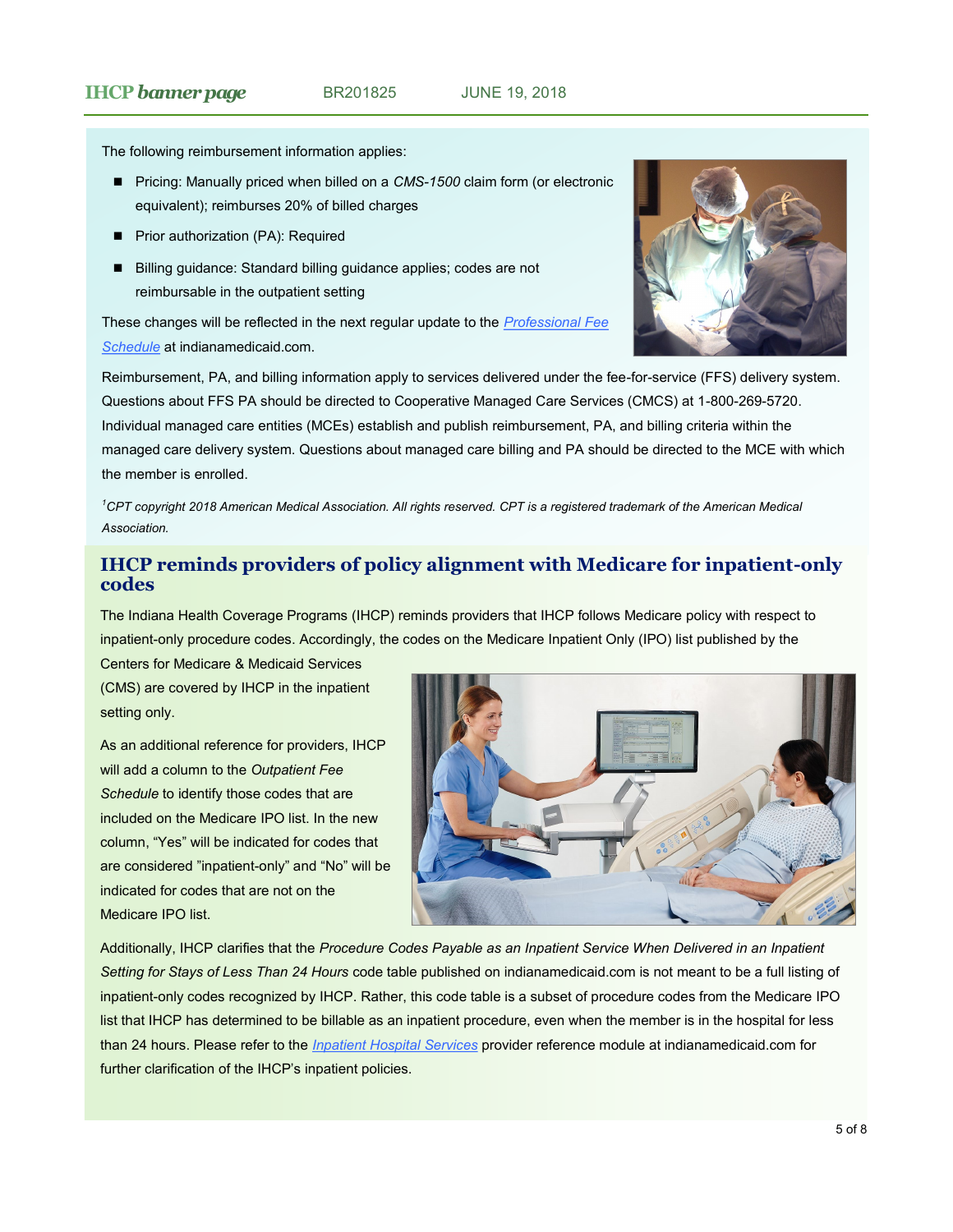# <span id="page-5-0"></span>**Certain procedure codes no longer considered inpatient-only**

The Centers for Medicare & Medicaid Services (CMS) removed the procedure codes in Table 4 from the Medicare Inpatient-Only (IPO) list. Accordingly, effective July 20, 2018, the Indiana Health Coverage Programs (IHCP) will no longer consider these procedure codes as inpatient-only codes. The codes in Table 4 can be billed in the outpatient setting for dates of service (DOS) on or after July 20, 2018.

Because these codes are no longer considered inpatient-only, when billing these codes for inpatient stays of less than 24 hours, the codes should be billed as an outpatient service for discharge dates on or after July 20, 2018. The *Procedure Codes Payable as an Inpatient Service When Delivered in an Inpatient Setting for Stays of Less Than 24 Hours* code table under *Inpatient Hospital Services Codes* on the [Code Sets](http://provider.indianamedicaid.com/general-provider-services/billing-and-remittance/code-sets.aspx) page at indianamedicaid.com will be updated to reflect this change.

| <b>Procedure</b><br>code | <b>Description</b>                                                                                                                                                                                                                                                           |
|--------------------------|------------------------------------------------------------------------------------------------------------------------------------------------------------------------------------------------------------------------------------------------------------------------------|
| 20937                    | Autograft for spine surgery only (includes harvesting the graft); morselized<br>(through separate skin or fascial incision) (list separately in addition to code for<br>primary procedure                                                                                    |
| 20938                    | Autograft for spine surgery only (includes harvesting the graft); structural,<br>bicortical or tricortical (through separate skin or fascial incision) (list separately<br>in addition to code for primary procedure)                                                        |
| 22552                    | Arthrodesis, anterior interbody, including disc space preparation, discectomy,<br>osteophytectomy and decompression of spinal cord and/or nerve roots; cervical<br>below C2, each additional interspace (list separately in addition to code for<br>separate procedure)      |
| 22585                    | Arthrodesis, anterior interbody technique, including minimal discectomy to<br>prepare interspace (other than decompression); each additional interspace (list<br>separately in addition to code for primary procedure)                                                       |
| 22840                    | Posterior non-segmental instrumentation (eg, Harrington rod technique, pedicle<br>fixation across 1 interspace, atlantoaxial transarticular screw fixation,<br>sublaminar wiring at C1, facet screw fixation) (list separately in addition to code<br>for primary procedure) |
| 22842                    | Posterior segmental instrumentation (eg, pedicle fixation, dual rods with<br>multiple hooks and sublaminar wires); 3 to 6 vertebral segments (list separately<br>in addition to code for primary procedure)                                                                  |
| 22845                    | Anterior instrumentation; 2 to 3 vertebral segments (list separately in addition to<br>code for primary procedure)                                                                                                                                                           |
| 27477                    | Arthroplasty, knee, condyle and plateau; medial and lateral compartments with<br>or without patella resurfacing (total knee arthroplasty)                                                                                                                                    |

*Table 4 – Procedure codes no longer considered inpatient-only codes, effective for DOS on or after July 20, 2018*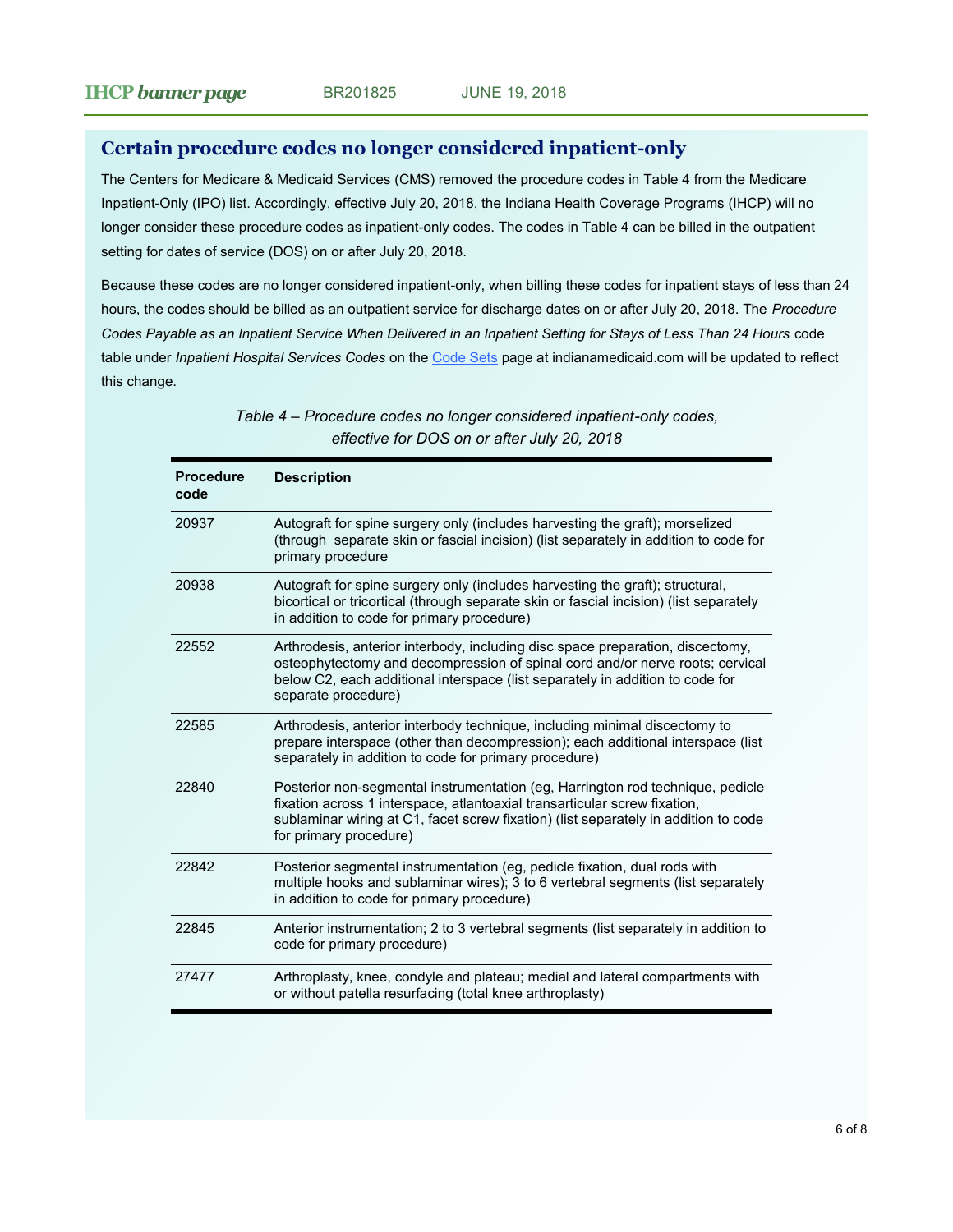# <span id="page-6-0"></span>**ASC pricing indicators assigned to CPT codes 27477 and 27485**

Effective July 20, 2018, the Indiana Health Coverage Programs (IHCP) will assign the Current Procedural Terminology  $(CPT<sup>®1</sup>)$  procedure codes in Table 5 the ambulatory surgical center (ASC) pricing indicator of H. The IHCP will reimburse for these codes retroactively as outpatient services for dates of service (DOS) on or after **January 1, 2018**.

*Table 5 – ASC pricing indicators assigned, effective for DOS on or after January 1, 2018* 

| <b>Procedure</b><br>code | <b>Description</b>                                                                             | <b>ASC Pricing</b><br>Indicator |
|--------------------------|------------------------------------------------------------------------------------------------|---------------------------------|
| 27477                    | Arrest, epiphyseal, any method (eg, epiphysiodesis); tibia<br>and fibula, proximal             | H                               |
| 27485                    | Arrest, hemiepiphyseal, distal femur or proximal tibia or<br>fibula (eg, genu varus or valgus) | Н                               |

Beginning July 20, 2018, providers that received denials for claims for these codes with DOS on or after January 1, 2018, with explanation of benefits (EOB) 4108 – *There is no ASC on file for this procedure code. Please verify that the*  appropriate outpatient surgery code was billed, may resubmit those claims for reimbursement consideration.

This change will be reflected in the next regular update to the *[Outpatient Fee Schedule](http://provider.indianamedicaid.com/ihcp/Publications/MaxFee/fee_schedule.asp)* at indianamedicaid.com. The ASC rates can be found on the ASC Codes and Rates tab of the fee schedule.

*<sup>1</sup>CPT copyright 2018 American Medical Association. All rights reserved. CPT is a registered trademark of the American Medical Association.*

### **PRTF PA request attachments via the Portal**

Effective June 28, 2018, the Indiana Health Coverage Programs (IHCP) will amend its prior authorization (PA) attachments policy specific to Psychiatric Residential Treatment Facility (PRTF) Provider Healthcare Portal (Portal) electronic PA requests. Providers will be able to submit the required attachment information electronically through the Portal. However, PRTF forms will still be accepted via fax or mail.

The electronic attachment feature will automatically display the *PRTF Admission Assessment Form* when the selected Service Type is Residential Psychiatric Treatment. If the requesting provider selects System Update for a previously approved PRTF Service Type PA request, the system will provide the option to display the *PRTF Extension Request Form*. The electronic forms will contain all the information previously contained on the paper forms.

For additional information about requesting prior authorizations electronically through the Portal, please refer to the *[Prior Authorization](http://provider.indianamedicaid.com/media/155475/prior%20authorization.pdf)* and the *[Provider](http://provider.indianamedicaid.com/media/177265/provider%20healthcare%20portal.pdf)  [Healthcare Portal](http://provider.indianamedicaid.com/media/177265/provider%20healthcare%20portal.pdf)* provider reference modules at indianamedicaid.com.